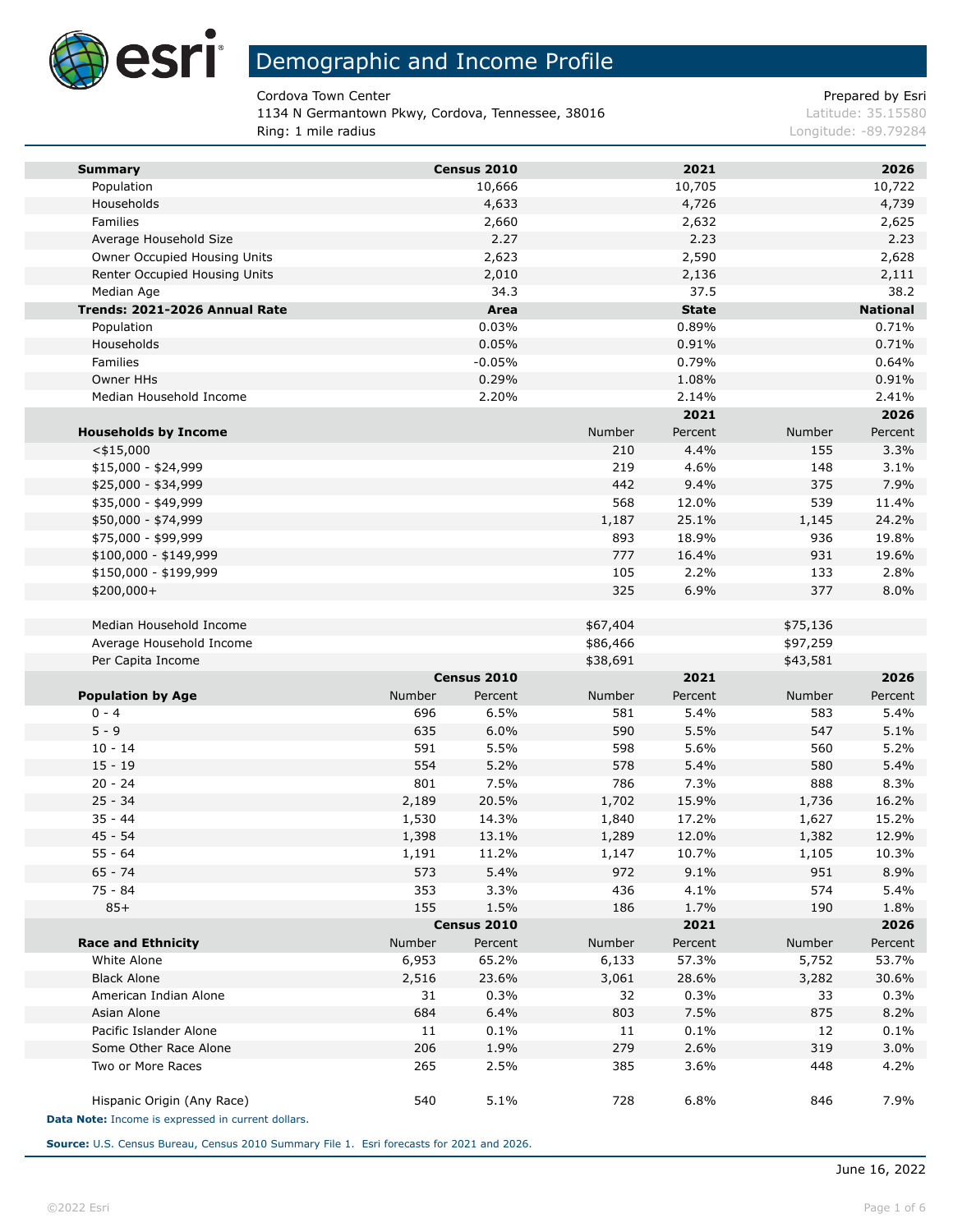

Cordova Town Center **Prepared by Esri** Prepared by Esri 1134 N Germantown Pkwy, Cordova, Tennessee, 38016 Latitude: 35.15580 Ring: 1 mile radius Longitude: -89.79284







#### 2021 Household Income



2021 Population by Race



<sup>2021</sup> Percent Hispanic Origin: 6.8%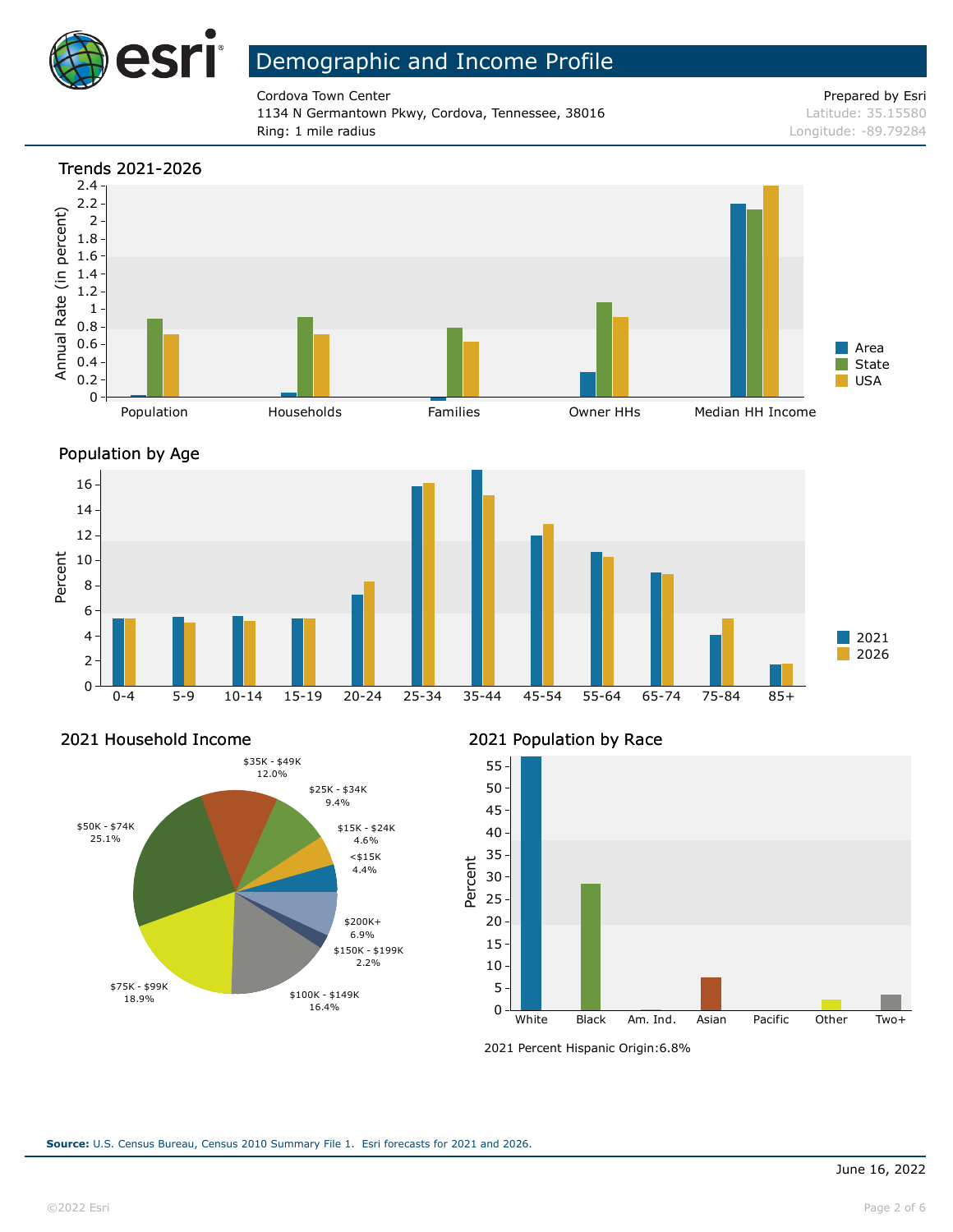

Cordova Town Center **Prepared by Esri** Prepared by Esri

1134 N Germantown Pkwy, Cordova, Tennessee, 38016 Latitude: 35.15580 Ring: 3 mile radius Longitude: -89.79284

| <b>Summary</b>                                     |        | Census 2010 |          | 2021         |          | 2026            |
|----------------------------------------------------|--------|-------------|----------|--------------|----------|-----------------|
| Population                                         |        | 64,723      |          | 65,408       |          | 65,524          |
| Households                                         |        | 26,438      |          | 26,963       |          | 27,016          |
| Families                                           |        | 16,971      |          | 16,903       |          | 16,863          |
| Average Household Size                             |        | 2.43        |          | 2.41         |          | 2.41            |
| Owner Occupied Housing Units                       |        | 16,782      |          | 16,363       |          | 16,628          |
| Renter Occupied Housing Units                      |        | 9,656       |          | 10,600       |          | 10,388          |
| Median Age                                         |        | 34.3        |          | 37.1         |          | 37.8            |
| Trends: 2021-2026 Annual Rate                      |        | Area        |          | <b>State</b> |          | <b>National</b> |
| Population                                         |        | 0.04%       |          | 0.89%        |          | 0.71%           |
| Households                                         |        | 0.04%       |          | 0.91%        |          | 0.71%           |
| <b>Families</b>                                    |        | $-0.05%$    |          | 0.79%        |          | 0.64%           |
| Owner HHs                                          |        | 0.32%       |          | 1.08%        |          | 0.91%           |
| Median Household Income                            |        | 2.45%       |          | 2.14%        |          | 2.41%           |
|                                                    |        |             |          | 2021         |          | 2026            |
| <b>Households by Income</b>                        |        |             | Number   | Percent      | Number   | Percent         |
| $<$ \$15,000                                       |        |             | 1,463    | 5.4%         | 1,100    | 4.1%            |
| $$15,000 - $24,999$                                |        |             | 1,446    | 5.4%         | 1,039    | 3.8%            |
| \$25,000 - \$34,999                                |        |             | 2,273    | 8.4%         | 2,041    | 7.6%            |
| \$35,000 - \$49,999                                |        |             | 3,859    | 14.3%        | 3,668    | 13.6%           |
| \$50,000 - \$74,999                                |        |             | 6,042    | 22.4%        | 5,701    | 21.1%           |
| \$75,000 - \$99,999                                |        |             | 4,313    | 16.0%        | 4,470    | 16.6%           |
| \$100,000 - \$149,999                              |        |             | 4,301    | 16.0%        | 4,971    | 18.4%           |
| \$150,000 - \$199,999                              |        |             | 1,424    | 5.3%         | 1,802    | 6.7%            |
| \$200,000+                                         |        |             | 1,833    | 6.8%         | 2,215    | 8.2%            |
|                                                    |        |             |          |              |          |                 |
| Median Household Income                            |        |             | \$66,184 |              | \$74,710 |                 |
| Average Household Income                           |        |             | \$87,714 |              | \$99,812 |                 |
| Per Capita Income                                  |        |             | \$36,188 |              | \$41,185 |                 |
|                                                    |        | Census 2010 |          | 2021         |          | 2026            |
| <b>Population by Age</b>                           | Number | Percent     | Number   | Percent      | Number   | Percent         |
| $0 - 4$                                            | 4,539  | 7.0%        | 3,963    | 6.1%         | 3,966    | 6.1%            |
| $5 - 9$                                            | 4,281  | 6.6%        | 4,093    | 6.3%         | 3,931    | 6.0%            |
| $10 - 14$                                          | 4,263  | 6.6%        | 4,134    | 6.3%         | 4,029    | 6.1%            |
| $15 - 19$                                          | 4,006  | 6.2%        | 3,649    | 5.6%         | 3,801    | 5.8%            |
| $20 - 24$                                          | 4,505  | 7.0%        | 4,280    | 6.5%         | 4,178    | 6.4%            |
| $25 - 34$                                          | 11,504 | 17.8%       | 10,150   | 15.5%        | 10,087   | 15.4%           |
| $35 - 44$                                          | 9,406  | 14.5%       | 10,496   | 16.0%        | 10,178   | 15.5%           |
| $45 - 54$                                          | 9,150  | 14.1%       | 7,959    | 12.2%        | 8,204    | 12.5%           |
| $55 - 64$                                          | 7,201  | 11.1%       | 7,523    | 11.5%        | 6,824    | 10.4%           |
| 65 - 74                                            | 3,296  | 5.1%        | 5,845    | 8.9%         | 6,012    | 9.2%            |
| 75 - 84                                            | 1,845  | 2.9%        | 2,393    | 3.7%         | 3,304    | 5.0%            |
| $85+$                                              | 730    | 1.1%        | 922      | 1.4%         | 1,011    | 1.5%            |
|                                                    |        | Census 2010 |          | 2021         |          | 2026            |
| <b>Race and Ethnicity</b>                          | Number | Percent     | Number   | Percent      | Number   | Percent         |
| White Alone                                        | 39,631 | 61.2%       | 34,815   | 53.2%        | 32,560   | 49.7%           |
| <b>Black Alone</b>                                 | 18,068 | 27.9%       | 21,668   | 33.1%        | 23,009   | 35.1%           |
| American Indian Alone                              | 193    | 0.3%        | 206      | 0.3%         | 215      | 0.3%            |
| Asian Alone                                        | 3,200  | 4.9%        | 3,744    | 5.7%         | 4,066    | 6.2%            |
| Pacific Islander Alone                             | 43     | 0.1%        | 44       | 0.1%         | 45       | 0.1%            |
| Some Other Race Alone                              | 2,140  | 3.3%        | 2,865    | 4.4%         | 3,236    | 4.9%            |
| Two or More Races                                  | 1,447  | 2.2%        | 2,065    | 3.2%         | 2,393    | 3.7%            |
| Hispanic Origin (Any Race)                         | 4,291  | 6.6%        | 5,710    | 8.7%         | 6,538    | 10.0%           |
| Data Note: Income is expressed in current dollars. |        |             |          |              |          |                 |

**Source:** U.S. Census Bureau, Census 2010 Summary File 1. Esri forecasts for 2021 and 2026.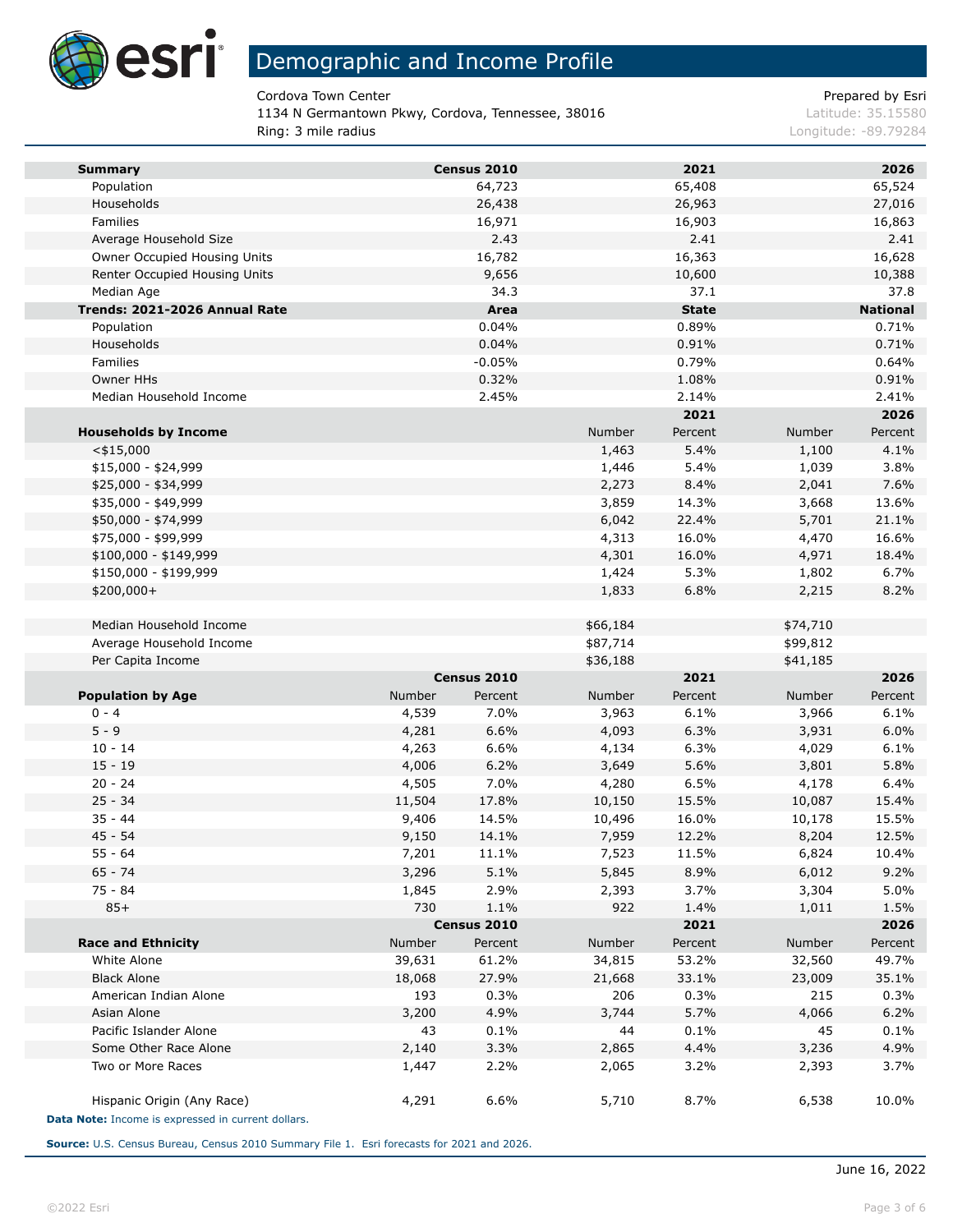

Cordova Town Center **Prepared by Esri** Prepared by Esri 1134 N Germantown Pkwy, Cordova, Tennessee, 38016 Latitude: 35.15580 Ring: 3 mile radius Longitude: -89.79284







#### 2021 Household Income



2021 Population by Race



<sup>2021</sup> Percent Hispanic Origin: 8.7%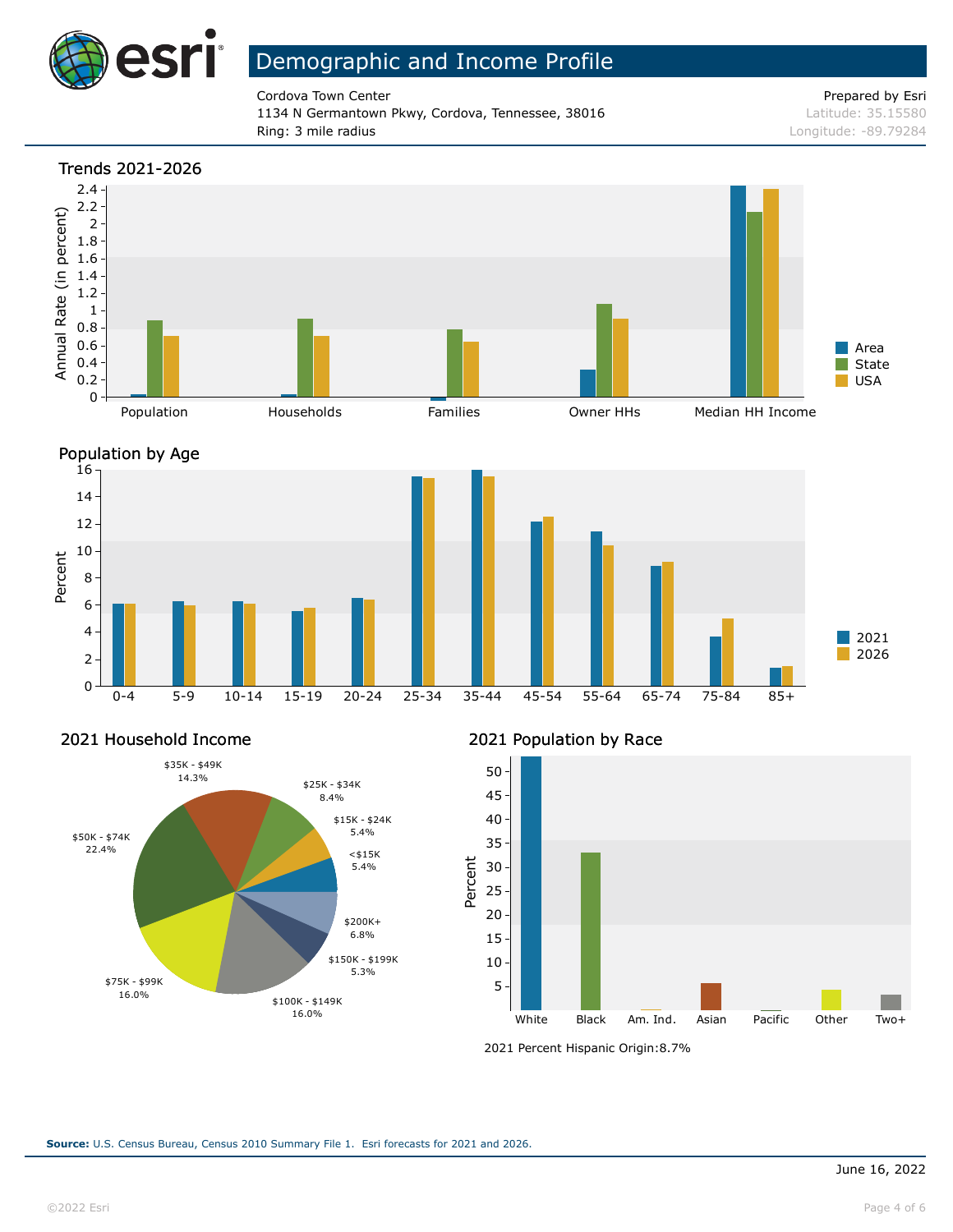

Cordova Town Center **Prepared by Esri** Prepared by Esri

1134 N Germantown Pkwy, Cordova, Tennessee, 38016 Latitude: 35.15580 Ring: 5 mile radius Longitude: -89.79284

| <b>Summary</b>                                     |         | Census 2010      |           | 2021             |                 | 2026             |
|----------------------------------------------------|---------|------------------|-----------|------------------|-----------------|------------------|
| Population                                         |         | 157,118          |           | 160,678          |                 | 161,791          |
| Households                                         |         | 61,261           |           | 63,390           |                 | 63,840           |
| Families                                           |         | 41,021           |           | 41,628           |                 | 41,793           |
| Average Household Size                             |         | 2.47             |           | 2.45             |                 | 2.45             |
| Owner Occupied Housing Units                       |         | 41,387           |           | 41,133           |                 | 42,161           |
| Renter Occupied Housing Units                      |         | 19,874           |           | 22,257           |                 | 21,678           |
| Median Age                                         |         | 36.0             |           | 38.3             |                 | 38.9             |
| Trends: 2021-2026 Annual Rate                      |         | Area             |           | <b>State</b>     |                 | <b>National</b>  |
| Population                                         |         | 0.14%            |           | 0.89%            |                 | 0.71%            |
| Households                                         |         | 0.14%            |           | 0.91%            |                 | 0.71%            |
| Families                                           |         | 0.08%            |           | 0.79%            |                 | 0.64%            |
| Owner HHs<br>Median Household Income               |         | 0.49%            |           | 1.08%            |                 | 0.91%            |
|                                                    |         | 2.07%            |           | 2.14%<br>2021    |                 | 2.41%<br>2026    |
|                                                    |         |                  | Number    | Percent          |                 | Percent          |
| <b>Households by Income</b><br>$<$ \$15,000        |         |                  | 3,469     | 5.5%             | Number<br>2,592 | 4.1%             |
| $$15,000 - $24,999$                                |         |                  | 3,361     | 5.3%             | 2,514           | 3.9%             |
| \$25,000 - \$34,999                                |         |                  | 5,119     | 8.1%             | 4,542           | 7.1%             |
| \$35,000 - \$49,999                                |         |                  | 7,553     | 11.9%            | 7,106           | 11.1%            |
| \$50,000 - \$74,999                                |         |                  | 13,006    | 20.5%            | 12,478          | 19.5%            |
| \$75,000 - \$99,999                                |         |                  | 9,306     | 14.7%            | 9,525           | 14.9%            |
| $$100,000 - $149,999$                              |         |                  | 10,623    | 16.8%            | 11,992          | 18.8%            |
| \$150,000 - \$199,999                              |         |                  | 4,218     | 6.7%             | 5,223           | 8.2%             |
| \$200,000+                                         |         |                  | 6,723     | 10.6%            | 7,856           | 12.3%            |
|                                                    |         |                  |           |                  |                 |                  |
| Median Household Income                            |         |                  | \$72,769  |                  | \$80,606        |                  |
| Average Household Income                           |         |                  | \$102,688 |                  | \$116,181       |                  |
| Per Capita Income                                  |         |                  | \$40,635  |                  | \$45,953        |                  |
|                                                    |         | Census 2010      |           | 2021             |                 | 2026             |
| <b>Population by Age</b>                           | Number  | Percent          | Number    | Percent          | Number          | Percent          |
| $0 - 4$                                            | 10,100  | 6.4%             | 9,086     | 5.7%             | 9,198           | 5.7%             |
| $5 - 9$                                            | 10,175  | 6.5%             | 9,562     | 6.0%             | 9,410           | 5.8%             |
| $10 - 14$                                          | 10,772  | 6.9%             | 10,060    | 6.3%             | 9,865           | 6.1%             |
| $15 - 19$                                          | 10,151  | 6.5%             | 9,255     | 5.8%             | 9,265           | 5.7%             |
| $20 - 24$                                          | 10,111  | 6.4%             | 10,213    | 6.4%             | 9,701           | 6.0%             |
| $25 - 34$                                          | 24,979  | 15.9%            | 23,879    | 14.9%            | 24,313          | 15.0%            |
| $35 - 44$                                          | 22,506  | 14.3%            | 23,804    | 14.8%            | 23,936          | 14.8%            |
| $45 - 54$                                          | 22,920  | 14.6%            | 19,900    | 12.4%            | 20,032          | 12.4%            |
| $55 - 64$                                          | 18,380  | 11.7%            | 19,569    | 12.2%            | 17,816          | 11.0%            |
| $65 - 74$                                          | 9,358   | 6.0%             | 15,246    | 9.5%             | 15,672          | 9.7%             |
| 75 - 84                                            | 5,483   | 3.5%             | 7,223     | 4.5%             | 9,379           | 5.8%             |
| $85+$                                              | 2,183   | 1.4%             | 2,883     | 1.8%             | 3,203           | 2.0%             |
|                                                    | Number  | Census 2010      | Number    | 2021             | Number          | 2026             |
| <b>Race and Ethnicity</b><br>White Alone           | 103,825 | Percent<br>66.1% | 95,302    | Percent<br>59.3% | 90,944          | Percent<br>56.2% |
| <b>Black Alone</b>                                 | 38,397  | 24.4%            | 45,995    | 28.6%            | 48,990          | 30.3%            |
| American Indian Alone                              | 444     | 0.3%             | 477       | 0.3%             | 499             | 0.3%             |
| Asian Alone                                        | 6,668   | 4.2%             | 8,170     | 5.1%             | 9,063           | 5.6%             |
| Pacific Islander Alone                             | 69      | 0.0%             | 72        | $0.0\%$          | 73              | $0.0\%$          |
| Some Other Race Alone                              | 4,864   | 3.1%             | 6,480     | 4.0%             | 7,313           | 4.5%             |
| Two or More Races                                  | 2,851   | 1.8%             | 4,182     | 2.6%             | 4,908           | 3.0%             |
|                                                    |         |                  |           |                  |                 |                  |
| Hispanic Origin (Any Race)                         | 9,416   | 6.0%             | 12,569    | 7.8%             | 14,428          | 8.9%             |
| Data Note: Income is expressed in current dollars. |         |                  |           |                  |                 |                  |

**Source:** U.S. Census Bureau, Census 2010 Summary File 1. Esri forecasts for 2021 and 2026.